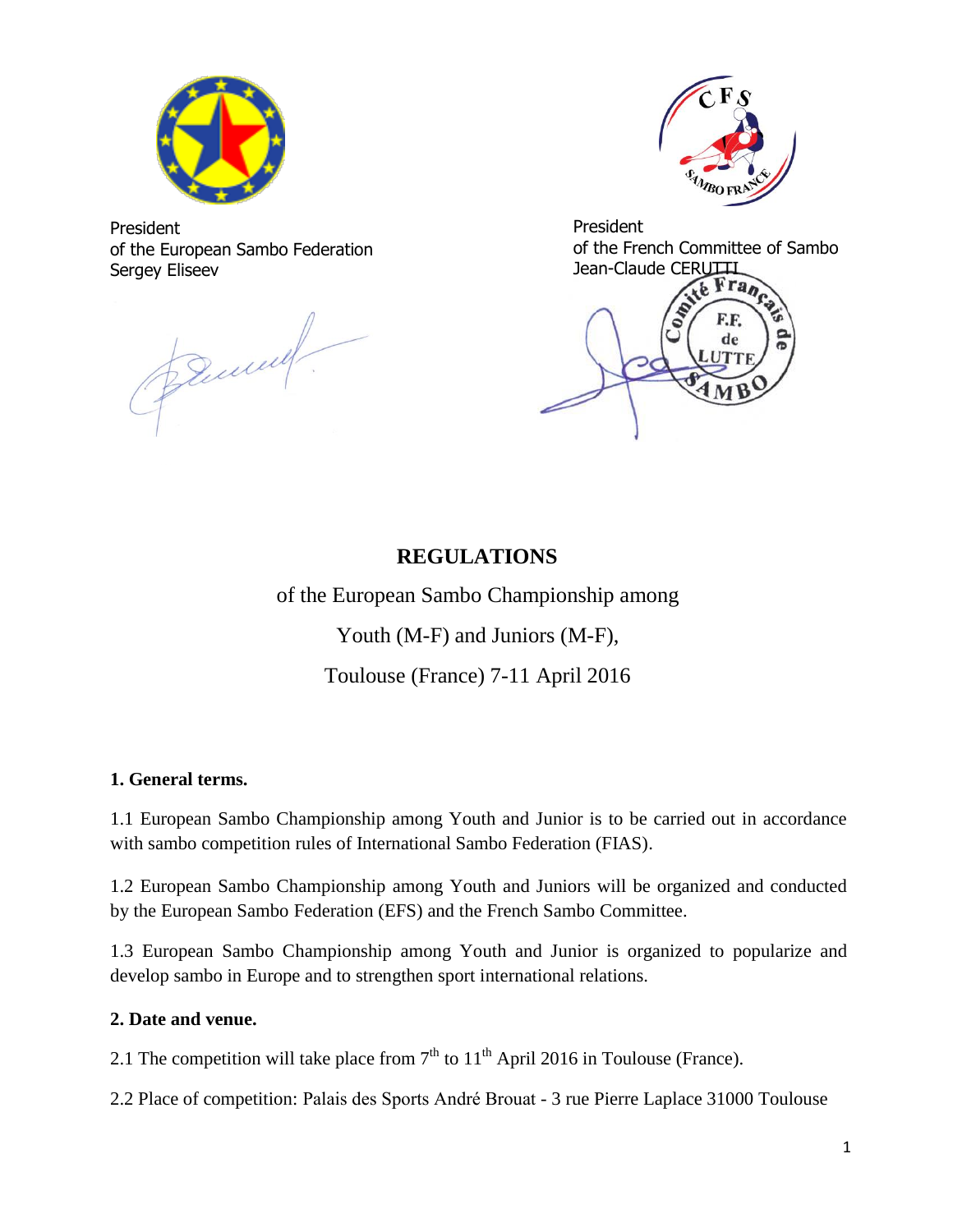2.3 Place of accommodation:

**"Hôtel Mercure**" \*\*\*\*,Boulevard Lascrosses - 8 Esplanade Compans Caffarelli - 31000 Toulouse <http://www.accorhotels.com/fr/hotel-1585-hotel-mercure-toulouse-compans-caffarelli/index.shtml> (+33) 561 110 909

2.4 Accreditation for the teams will be held in "Hôtel Mercure".

### **3. Conditions of participation.**

3.1 National Sambo Federations affiliated to the European Federation Sambo will take part in the European Sambo Championship among Youth and Juniors.

3.2 Composition of the team:

Leader - 1 Youth  $(M) -10$ Youth  $(F) -10$ Juniors (M) -10 Juniors (F) -10 Coaches - 8 Doctors - 2 Masseur - 1 Referees - 5 Reporter - 1 Interpreter - 1 Total: 59

A) The application forms with the number of participants must be sent to the Championship Organizing Committee no later than **25th February, 2016 (Annex №1).**

B) The Championship Organizing Committee will provide visa support only those delegations, which provide their lists of participants in a timely manner according to the **Annex №2** submitted no later than **1 st March, 2016. For information and assistance for visas please contact Mr. Guillaume Alberti, tel: (+33) 617 984 978, e-mail: [sambo16toulouse@gmail.com](mailto:sambo16toulouse@gmail.com)**

C) The application forms for accommodation must be sent to the Championship Organizing Committee no later than **1 st March, 2016 (Annex №3).**

D) The application forms for the athletes' registration in each weight category must be submitted to the Championship Organizing Committee no later than **1 st March, 2016 (Annex №4).**

E) The application forms for final travel details must be sent to the Championship Organizing Committee no later than **1 st March, 2016 (Annex №5).**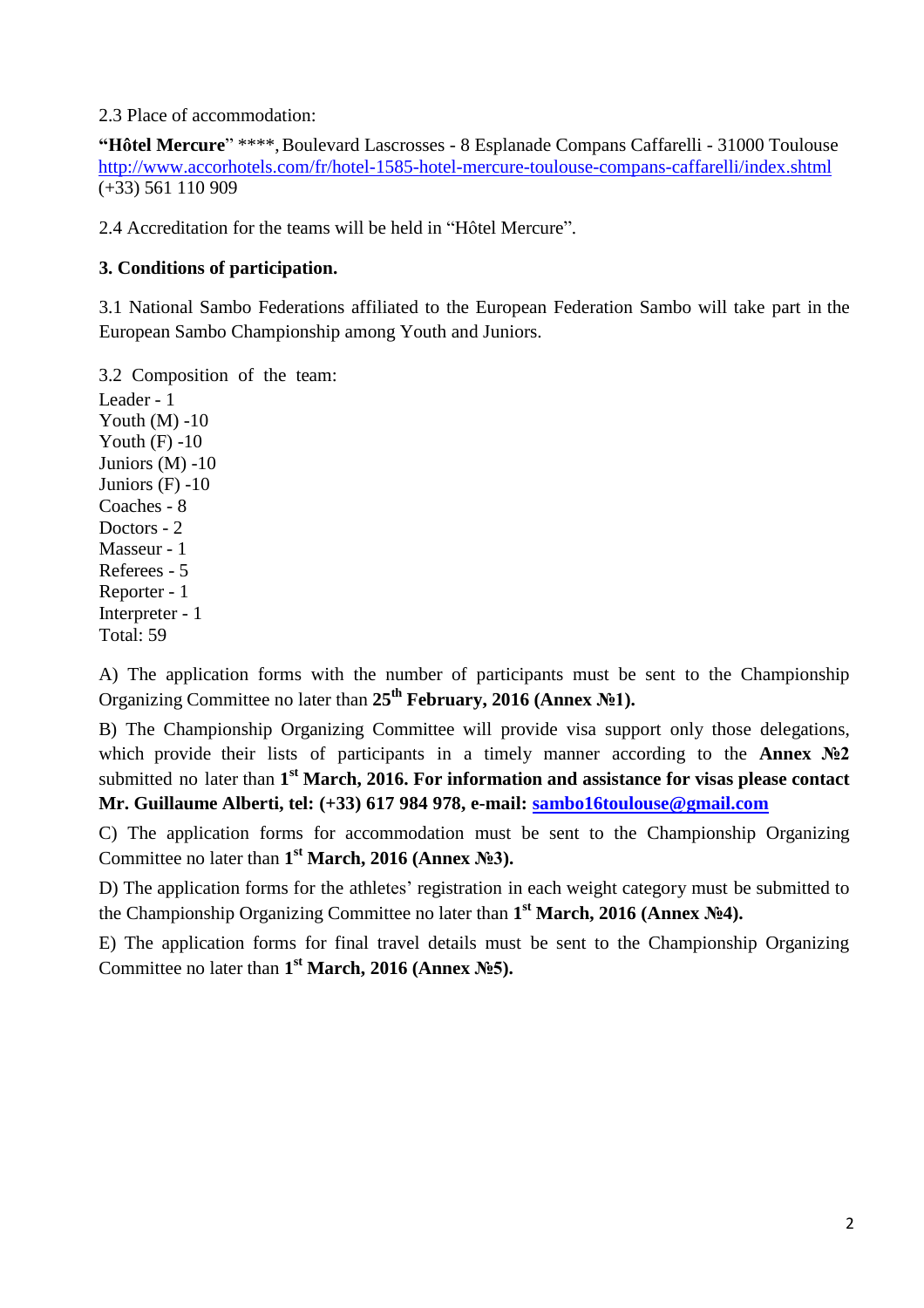### **4. Technical specifications of the Championship:**

Weight categories:

Youth (M) born in 1998-1999; 2000 in case of writing permission from parents -48, 52, 56, 60, 65, 70, 75, 81, 87, +87 kg

Youth (F) born in 1998-1999; 2000 in case of writing permission from parents -40, 44, 48, 52, 56, 60, 65, 70, 75, +75 kg

Juniors (M) born in 1996-1997; 1998 -48, 52, 57, 62, 68, 74, 82, 90,100, +100 kg,

Juniors (F) born in 1996-1997; 1998 -44, 48, 52, 56, 60, 64, 68, 72, 80, +80 kg

4.1 Each athlete must be under a medical examination before leaving the country for the Championship, results of medical examinations should be marked in the Sambo license book.

4.2 Championship Organizing Committee guarantees first aid provision to all the participants of sports delegations.

4.3 Team places are defined according to the points in the individual classification.

4.4 All participants, coaches, referees and representatives must have medical insurance. The presence of insurance will be checked at weigh-in. Without health insurance athletes are not allowed to participate in the Championship.

4.5 Only referees of the international category, according to the ESF official invitation, are allowed to referee. For the 20 referees' selected, transfer, 2 meals a day, accommodations are paid by the Championship Organizing Committee. Work of referees is paid by EFS.

4.6 All delegations must have an audio recording of the national anthem (СD), 2 flags (1 X 2).

4.7 The participants of the official ESF competitions have to get a backnumber on their sambo jackets indicating surname and name (no more than 12 letters) as well as the country code. It should be ordered on www.sambobacknumber.com.

### **5. Financial terms**

5.1 Each member of the official delegation is obliged to pay 100  $\epsilon$  per day (2 meals a day, accommodation) to the Championship Organizing Committee. The transfer airport-hotelairport is 20  $\epsilon$  per person. Each national team of the Championship should fulfil its financial obligations to the Championship Organizing Committee **by means of bank transfer before**

## **1 st of March 2016 to:**

**Bank:** Crédit Agricole - 74 avenue Gambetta 82000 Montauban - FRANCE **Beneficiary:** ASSOC. CO EURO SAMBO 2016 – 1 rue de Bruxelles 31000 Toulouse - FRANCE **BIC:** AGRIFRPP812 **IBAN:** FR76 1120 6201 5000 1629 7973 681

In case of cancellation after 1<sup>st</sup> of March, 2016, payments will be lost and not refunded.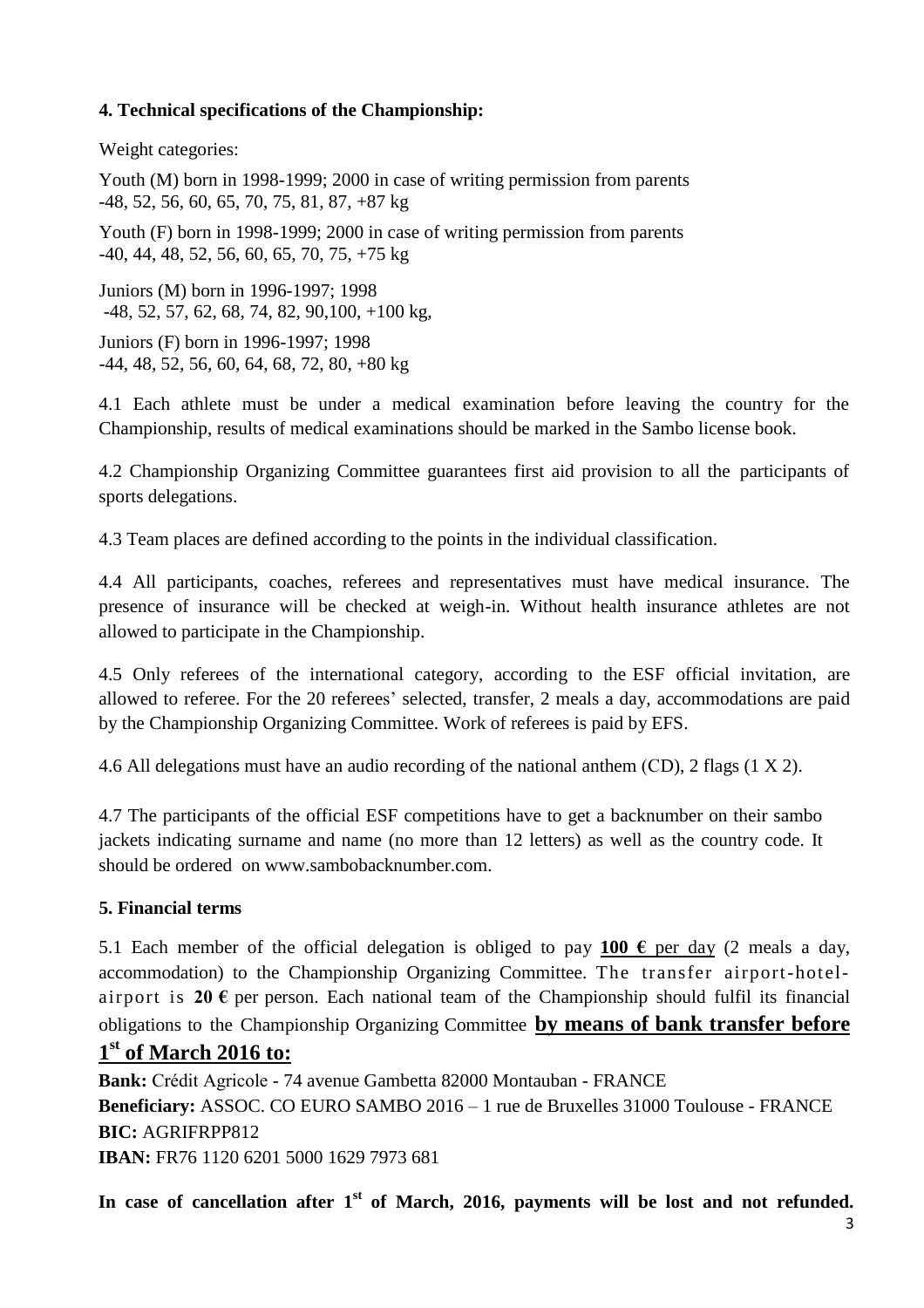5.2 The national teams, which failed to make payment before the 1<sup>st</sup> of March, should send **a letter of guarantee to pay for accommodation and meals 100 € per day and by person in cash upon arrival in Toulouse.** In case of accommodation without services of the Host organization, each participant shall pay to the Host an accreditation fee at the Championship in the amount of  $150 \text{ }\epsilon$  per **person**, which covers organizational expenses.

5.3 The heads of delegations have to fulfil all financial issues with the Championship Organizing Committee on the day of arrival and satisfy all the requirements of the accreditation.

5.4 Each national Sambo federation should pay an annual membership fee to the ESF before the competitions.

5.5 Only the athletes possessing a license book with the mark confirming payment of FIAS annual license for 2016 are admitted for participation in the competitions. The athletes, coming to compete in the tournament, but failed to pay the license on time, must pay an annual license (USD 25) on the spot. The athletes, who do not have a license book, have a possibility to buy it for USD 10 from the FIAS treasurer or an authorized person by him.

### **6. Awarding of the winners**

6.1 Sportsmen won prizes in individual competitions will be awarded with medals, diplomas and gifts. Medals and diplomas are provided by the European Sambo federation.

6.2 Teams which won prizes will be awarded with cups. Cups are provided by the Championship Organizing Committee.

### **7. Official ceremonies**

7.1 The competitors should wear red uniform at the official ceremonies of the European Sambo Championship among Youth and Juniors.

7.2 The national anthem will be performed and the national flag will be raised in honour of the winners.

7.3 The representatives of the national Sambo federations will be admitted to the VIP area only in the corresponding clothing, admission in sportswear will be restricted.

7.4 In the framework of the maximum-security Vigipirate in France will be asked at the entrance of the Palace of sports in all participants, athletes and officials of the countries, the presentation of the accreditation and passport or the identity card, and checking bags and pass through the metal detector.

### **8. Additional clause**

8.1 In order to ensure the quality of the tournament organization, as well as a necessary conditions for the participants, please send all the application forms in a timely manner according to the Annexes to the Championship Organizing Committee: **Franck Gérards, tel: (+33) 611 262 316, e-mail:**  [sambo16toulouse@gmail.com](mailto:sambo16toulouse@gmail.com)